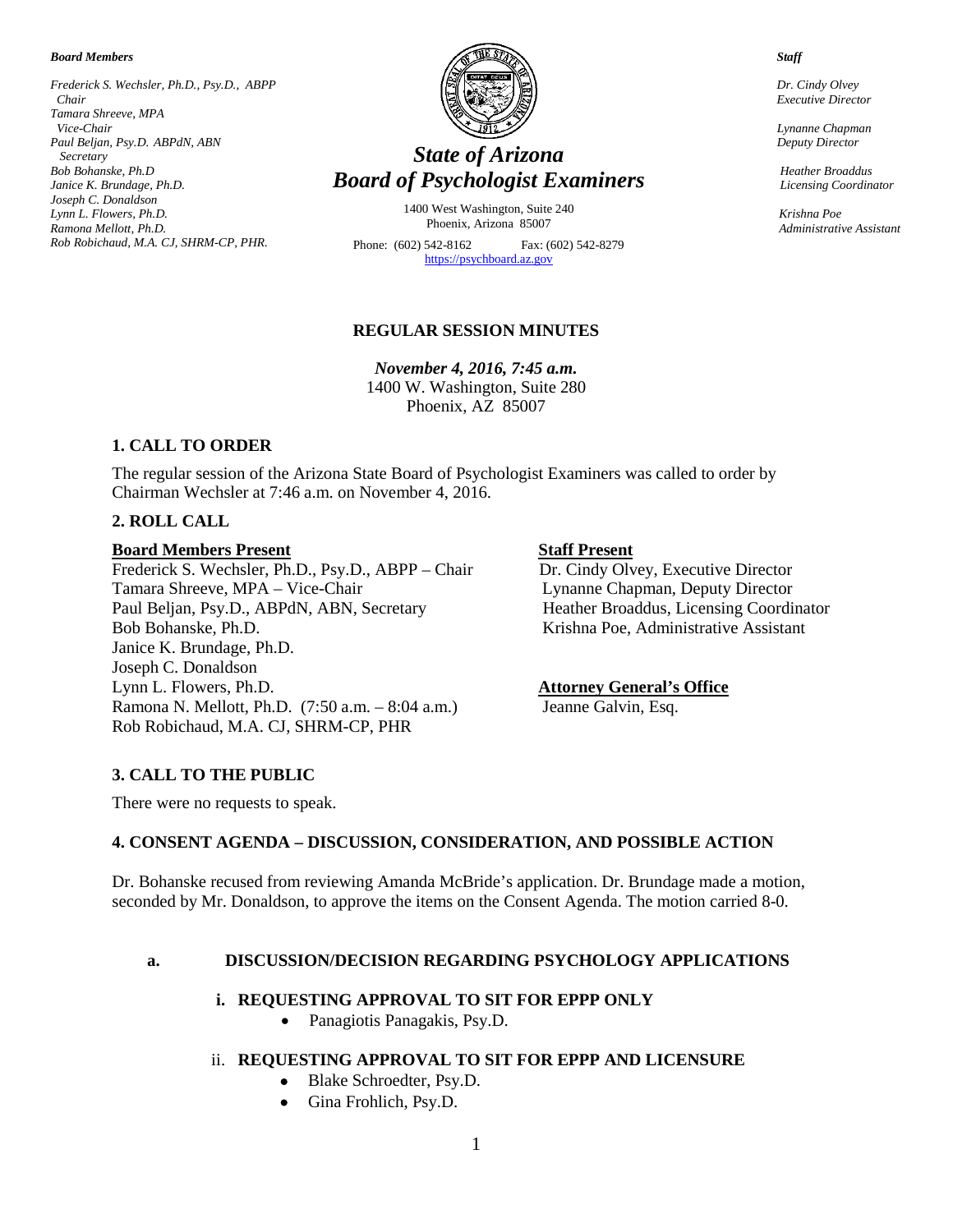- Jennifer Steel, Ph.D.
- Kelly Rodriguez, Psy.D.
- Sami Worssam, Ph.D.
- Sarah Opuroku, Psy.D.
- Thelia Robinson, Psy.D.

#### iii. **REQUESTING APPROVAL OF LICENSURE BY WAIVER**

- Adam Fried, Ph.D.
- Fred Erwin, Ph.D.
- Sarah Aldridge, Psy.D.
- Stefanie Platt, Psy.D.

#### iv. **REQUESTING APPROVAL OF LICENSURE BY CREDENTIAL**

- Edwin Hill, Ph.D.
- Sonya Bruner, Psy.D.

# v. **REQUESTING APPROVAL OF SUPERVISED PROFESSIONAL EXPERIENCE HOURS AND LICENSURE**

• Kyle Piecora, Psy.D.

#### **b. DISCUSSION/DECISION REGARDING BEHAVIOR ANALYST APPLICATIONS**

- Kieva Hranchuk, Ph.D.
- Lisa Boster, MPA
- Mariah Baysinger, M.Ed.
- Mary Stevenson, M.Ed.
- Michael Williams, M.S.
- Nichole Holmes, M.A.
- Renee Mallari, M.Ed.
- Shauna Robertson, M.Ed.
- Tami Jursich, M.S.

#### **c. DISCUSSION/DECISION REGARDING REQUEST FOR EXTENSION OF TIME TO SIT FOR THE EPPP FROM KELLE WATSON-ENGLISH, PSY.D.**

**d. DISCUSSION/DECISION REGARDING APPROVAL OF SUPERVISED PROFESSIONAL EXPERIENCE SUBMITTED BY AMANDA MCBRIDE, PSY.D.** (Dr. Bohanske recused)

#### **5. DISCUSSION, CONSIDERATION, AND POSSIBLE ACTION REGARDING ANNUAL ELECTION OF OFFICERS**

The Board elected officers (Chair, Vice-Chair and Secretary) for the 2017 calendar year. Drs. Bohanske and Brundage had expressed interest in the position of Board Chair, however, Dr. Brundage indicated she was willing to step aside and support Dr. Bohanske to serve in this position. The Board voted 8-0 to elect Dr. Bohanske as Chair for 2017. Drs. Brundage and Flowers had expressed interest in the position of Board Vice-Chair.

*Dr. Mellott joined the meeting.*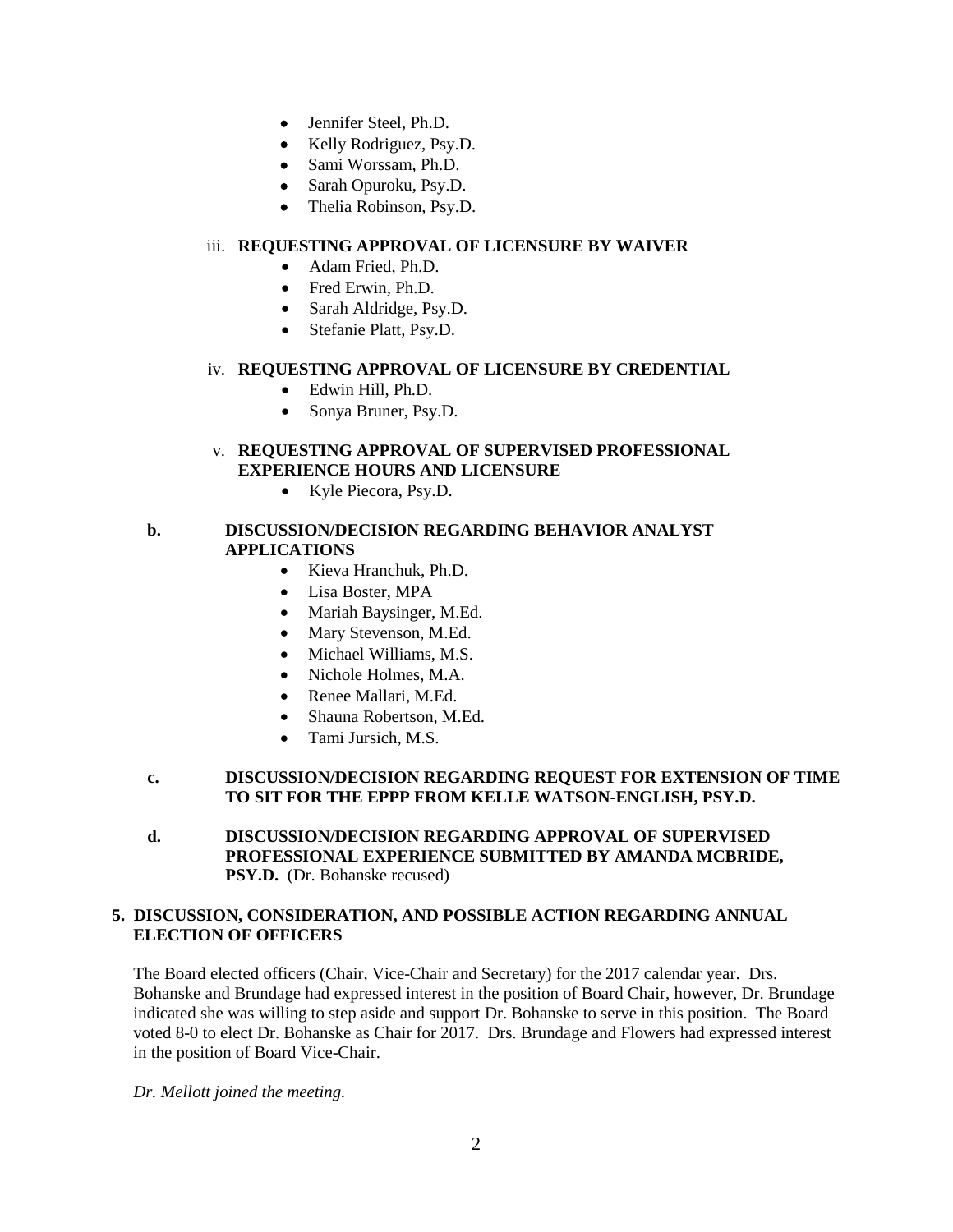Dr. Brundage indicated that she would prefer to give Dr. Flowers the opportunity to serve as Vice-Chair. The Board voted 9-0 to elect Dr. Flowers as Vice-Chair. The Board voted 9-0 to elect Dr. Brundage as Secretary.

# **6. DISCUSSION, CONSIDERATION AND POSSIBLE ACTION REGARDING COMMENTS RECEIVED PERTAINING TO BEHAVIOR ANALYST RULES AND POSSIBLE APPROVAL OF FINAL RULES FOR SUBMISSION TO THE GOVERNOR'S REGULATORY REVIEW COUNCIL AND RECOMMENDATION PERTAINING TO POSSIBLE ADDITIONAL WORK ON SECTION R4-26-404.2 REGARDING SUPERVISED EXPERIENCE REQUIREMENT**

Dr. Mellott provided a summary to the Board stating that on October 17, 2016, the Board held an Oral Proceeding for behavior analyst rules at which time no comments were offered by the public. Dr. Mellott recommended that the Board approve the behavior analyst rules with the exception of section R4-26-404.2 pertaining to the supervised experience requirement. Dr. Olvey elaborated stating that the remaining rules can be finalized by the Board and moved forward to the Governor's Regulatory Review Council (GRRC). Revisions may be needed for section R4-26-404.2 because individuals who were licensed/certified in other states under previously accepted standards may be unable to become licensed in Arizona under the standards currently written in this section. The Board, through the Rules Committee, can continue to work on Section R4-26-404.2. Recommended revisions may be provided to the Board for consideration at a future meeting. Dr. Mellott made a motion, seconded by Dr. Bohanske, to finalize the rules as presented with the exception of R4-26-404.2 and to forward the finalized rules to the GRRC. The motion carried 9-0. It was the consensus of the Board that staff and the Rules Committee continue working on section R4-26-404.2.

#### **7. DISCUSSION, CONSIDERATION, AND POSSIBLE ACTION REGARDING UPDATE ON WORK OF THE BEHAVIOR ANALYST BILLING CODES WORKGROUP**

Dr. Wechsler provided a summary stating that on October 31, 2016, the Behavior Analyst Billing Code Workgroup met. He stated that AHCCCS is drafting a policy that will allow behavior analysts to use billing codes that will be designated as applicable to behavior analysts. The Workgroup will review the policy and make a recommendation to the Board. Dr. Bohanske elaborated stating that the policy is a possible solution since AHCCCS is unable to create new codes specifically for behavior analysts.

### **8. DISCUSSION, CONSIDERATION, AND POSSIBLE ACTION REGARDING APPLICATION SUBMITTED BY VANJA DJURDJEVIC, PSY.D. FOR TEMPORARY LICENSE, APPROVAL TO SIT FOR THE EPPP AND APPROVAL OF POSTDOCTORAL WRITTEN TRAINING PLAN**

Dr. Bohanske recused from reviewing this item. Board members proceeded with a substantive review of Dr. Djurdjevic's application. Upon review, the Board noted that the materials submitted were complete and fulfilled the requirements of statutes and rules. The Board made a motion to approve Vanja Djurdjevic's application for licensure upon passing the EPPP and paying the prorated license fee. The motion carried 8-0-1 with Dr. Bohanske recused.

#### **9. NEW AGENDA ITEMS FOR FUTURE MEETINGS**

There were no items for future meetings.